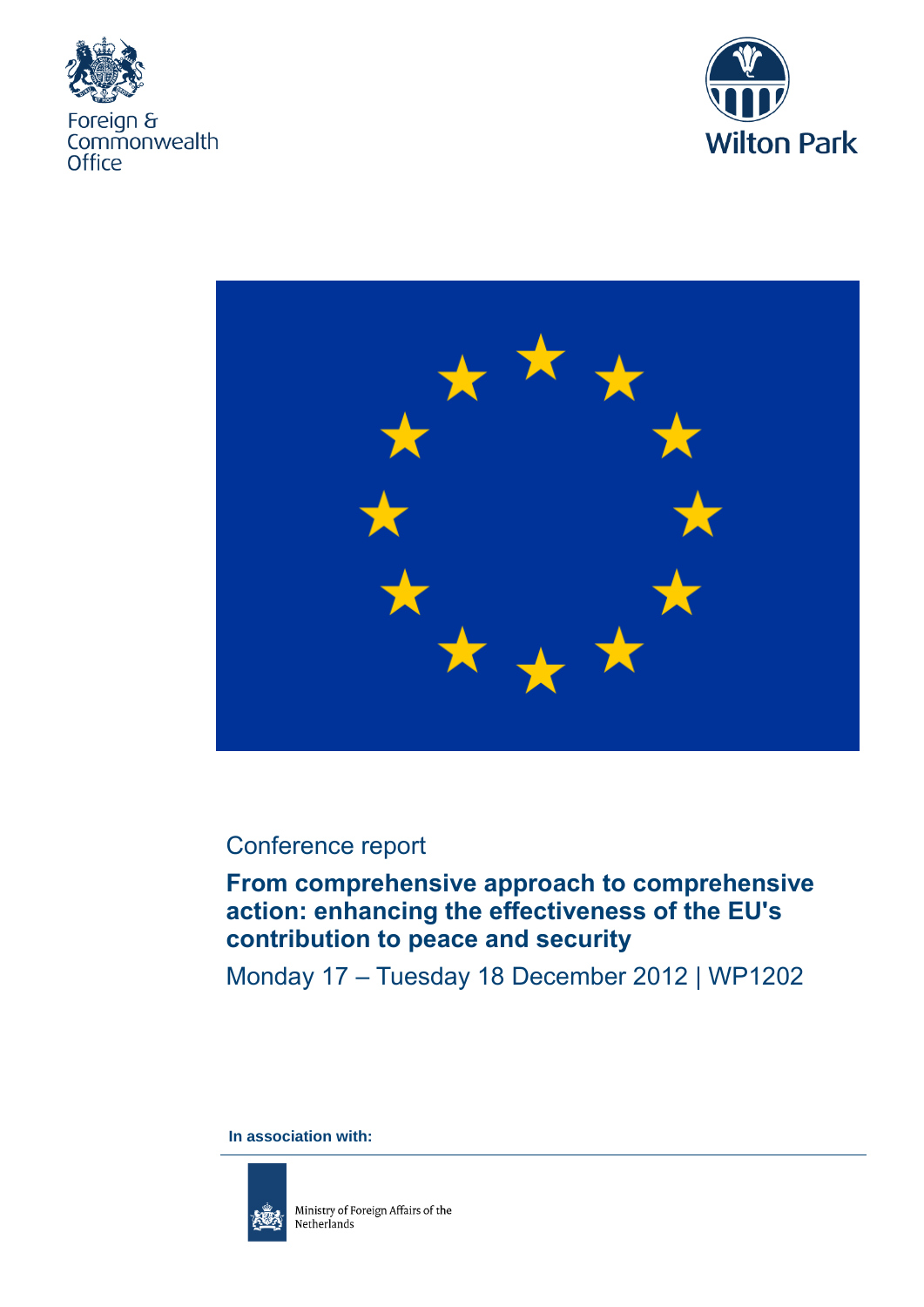

### Conference report

## **From comprehensive approach to comprehensive action: enhancing the effectiveness of the EU's contribution to peace and security**

Monday 17 – Tuesday 18 December 2012 | WP1202

### **Key points**

For many years, politicians and officials have described a key EU added value in international security as its ability to bring together a wide range of capabilities, from diplomats to development projects and humanitarian delivery to military activities. The EU's focus regarding implementation of such a "comprehensive approach" has been on crisis management through Common Security and Defence Policy (CSDP) missions. However, there is increasing thinking that an EU comprehensive approach must apply to all phases of the conflict cycle. The threat or indeed use of force may be needed to create a framework for a political solution, but crisis response, whether military or civilian, can generally only support solutions to underlying problems that cause conflict rather than solve them on its own. Enduring solutions to conflict challenges almost always require a wider array of longterm programmes and missions. Effective conflict prevention will reduce the need for crisis intervention. In this context, the EU should take into consideration the following approaches and initiatives for using its capabilities in a more coherent, joined up way.

- Having a unified strategy with clear political goals is crucial for the success of any comprehensive approach, whether EU or national. The EU should have a single strategic framework document, shared and signed up to by all relevant EU actors, setting out interests, goals and actions in a country or region. Joint analysis and assessment provide the critical underpinning for common strategy. The European External Action Service (EEAS) crisis platform and crisis management board are good steps in this direction, but are mainly limited to information sharing.
- The EU thus lacks a sufficiently robust process for joint analysis, assessment, and planning that brings together the relevant civilian and military actors. Such a process must also cover more than just crisis response. To foster stronger joint ownership of analysis and planning, EEAS and the Commission could co-chair country-specific task forces. Another approach could be for EEAS geographic desks to play a lead role in coordinating analysis and planning.
- The EU needs an early warning mechanism that leads to preventive action, and should develop the pilot project on the Sahel into a permanent system. This system should be forward looking and broad, encompassing the EU Military Staff (EUMS) and EU civilian bodies as well as input from external sources.
- There is generally a need for much better information sharing on a regular basis both in Brussels and in the field to feed into joint analysis. EU delegations in the field, member states, and outside actors, especially in the humanitarian community, can provide information to the Brussels-based institutions not only for early-warning, but also for identifying lessons and helping the EU to adapt and develop more effective political strategies.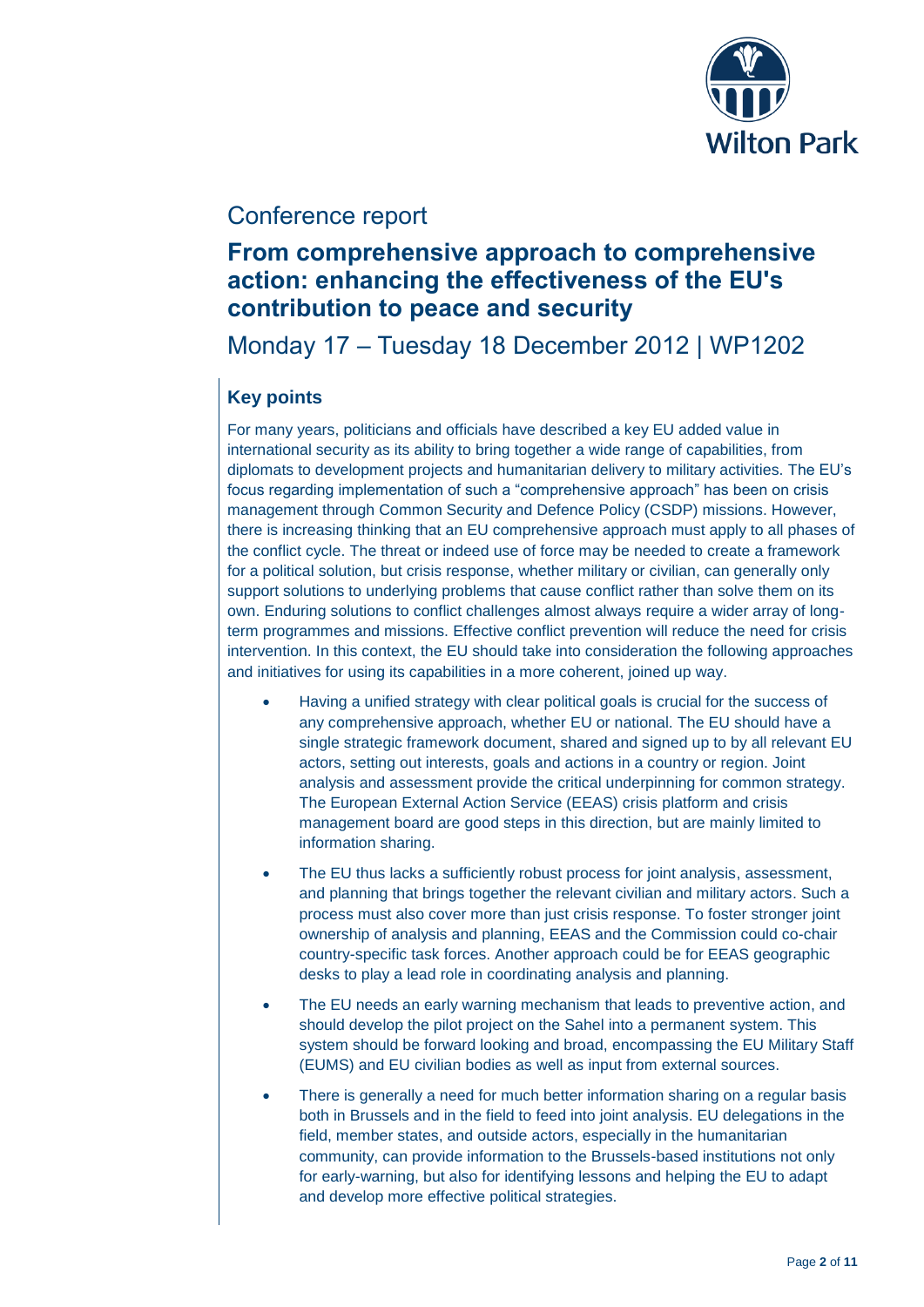- There is much debate over whether integration rather than just coordination is needed for implementation of the comprehensive approach. Neither is an end in itself, and the EU should aspire to develop structures and processes that will enable it to achieve greater impact. Delivering results on the ground should be the benchmark for determining what EU capabilities need to be integrated and what can be coordinated, but recognising that progress towards greater EU "comprehensiveness" will necessarily be incremental.
- The EU could better develop and exploit the dual position of the High Representative for Foreign Affairs and Security Policy/Vice-President of the European Commission (HR/VP) in joining up EU capabilities, with greater emphasis placed than at present on the component of Vice President of the Commission. The coordinating role of the HR/VP should be further strengthened, for instance as chair of the external relations (RELEX) group of European Commissioners alongside the role of chairing the Foreign Affairs Council.
- The fundamental principle of humanitarian action is that it must be needs based rather than respond to political goals. This principle means that the humanitarian sector cannot have the same role within the comprehensive approach as other EU capabilities. Yet, humanitarian emergencies need political solutions, and so EU humanitarian actors want to engage with the wider comprehensive approach. More discussion with humanitarians is needed to define better the parameters of that engagement.
- Sound preparation in Brussels is essential for effective implementation in the field. Civilian and military staff exchanges between EU institutions and member states as well as participation on an equal footing in joint training and exercises can help to overcome cultural differences and enable people to work better together.
- The EU should streamline the interface between Brussels and the field. The Political and Security Committee (PSC) needs to receive better quality, more coordinated information in order to exercise strategic oversight. Then control over implementation by the PSC, as well as by its subordinate bodies the Committee for Civilian Aspects of Crisis Management (CIVCOM) and Politico-Military Group (PMG), should be more limited to avoid micro-management. Missions should have more autonomy in managing funds, and the rapid reaction elements of the Instrument for Stability could usefully be expanded.
- As another important step towards more effective implementation in the field the EU needs to address the existing shortcomings in information and communications technology that prevent adequate information sharing between different organisations.
- Wherever possible all EU actors in the field should be co-located, and EU Heads of Delegations should have a greater role in ensuring the comprehensiveness of EU action in the field, overseeing at least better coordination and coherence if not integration of these activities. This would help improve transitions between CSDP missions and Commission programmes, coordination with member state embassies, and cooperation with key partners such as UN, NATO, and NGOs.
- Elaboration of an EU wide "fragile states" strategy would bring all capabilities for addressing the conflict cycle into a single conceptual framework and enable better definition of roles and relationships between capabilities. For instance, such a strategy might point towards the creation of a joint unit in charge of policy and operational support on security sector reform (SSR), drawn from EEAS, EUMS, and Commission bodies the Service for Foreign Policy Instruments (FPI) and the Directorate-General for Development and Cooperation (DEVCO).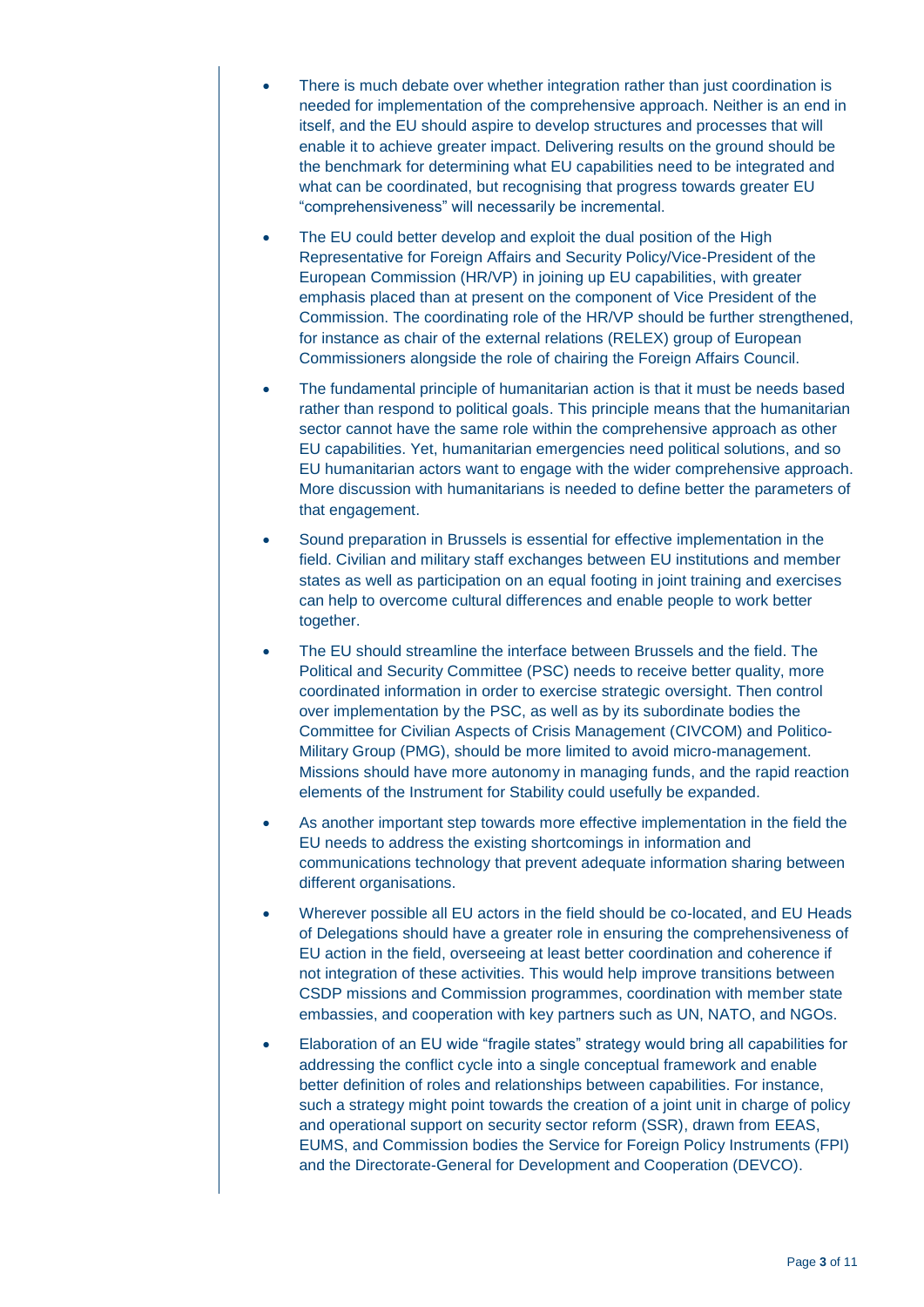### **Conceptual issues and approaches**

- 1. There is no common and clear definition of the comprehensive approach across EU institutions in Brussels or in national capitals. This diversity is not surprising considering the different roles, capabilities, cultures, and organisational structures across the EU system. At its broadest the comprehensive approach can potentially apply to virtually all EU external action, such as enlargement and neighbourhood policy, climate change and energy, trade, or any other issue that requires organisations with different roles and responsibilities to work closely together in order to achieve political objectives.
- 2. Discussion of the comprehensive approach within the EU has until now focused on crisis management through CSDP missions. There is, however, increasing thinking that an EU comprehensive approach must apply to all phases of the conflict cycle, and so encompass prevention, post-conflict stabilisation, state and peace building as well as crisis response and CSDP.
- 3. The threat or indeed use of force may be needed to create a framework for a political solution, but crisis response, whether military or civilian or civil-military, can generally only support solutions to underlying problems that cause conflict rather than solve them on its own. Enduring solutions to conflict challenges almost always require a wider array of long-term programmes and missions. A comparative strength of the EU lies in its ability to apply long-term programmes to address the root causes of conflict. Effective conflict prevention will reduce the need for crisis intervention.
- 4. Within this context, the comprehensive approach is essentially about the structures and processes that enable deployment of the EU's range of diplomatic, military, development, and humanitarian capabilities in a more joined up, coherent way, thereby supporting more effective implementation in the field. In working with the EU's humanitarian component, the Commission Directorate-General for Humanitarian Aid and Civil Protection (ECHO), other EU instruments need to respect the principles of needs-based humanitarian action of independence, neutrality and impartiality.
- 5. There is much debate over whether integration rather than just coordination is needed for implementation of the comprehensive approach. Neither is an end in itself, and the EU should aspire to develop structures and processes that will enable it to achieve greater impact. Delivering results on the ground should be the benchmark for determining what EU capabilities need to be integrated and what can be coordinated, but recognising as well that progress towards greater EU "comprehensiveness" will necessarily be incremental.
- 6. Since neither coordination or integration of instruments is an end in itself, the crucial starting point for the comprehensive approach is to have a coherent strategy with clear political goals. It is critical for the EU to understand the problem it is trying to solve, establish sound strategic objectives, and then determine the right instruments to use as well as how to use them. In the absence of well-framed objectives there is a danger that policy will become driven by instruments rather than by strategy.
- 7. The EU will need to formulate a specific strategy and objectives for each country or region where it carries out missions and programmes to address conflict related challenges. The EU cannot fit problems into its institutional structures, rather it must learn to adapt its institutions to each conflict environment it decides to confront. It could be extremely valuable, however, for the EU to have an overarching conceptual view on how to deal with conflict.
- 8. Elaboration of an EU fragile states strategy would highlight that the comprehensive approach encompasses more than just CSDP and crisis response by drawing in all EEAS and Commission activity that addresses the full conflict cycle. It would address the need for a common political strategy and concept to deal with conflict challenges that member states could buy into. An integrated EU fragile states strategy would provide a means of better promoting and embedding across the EU system the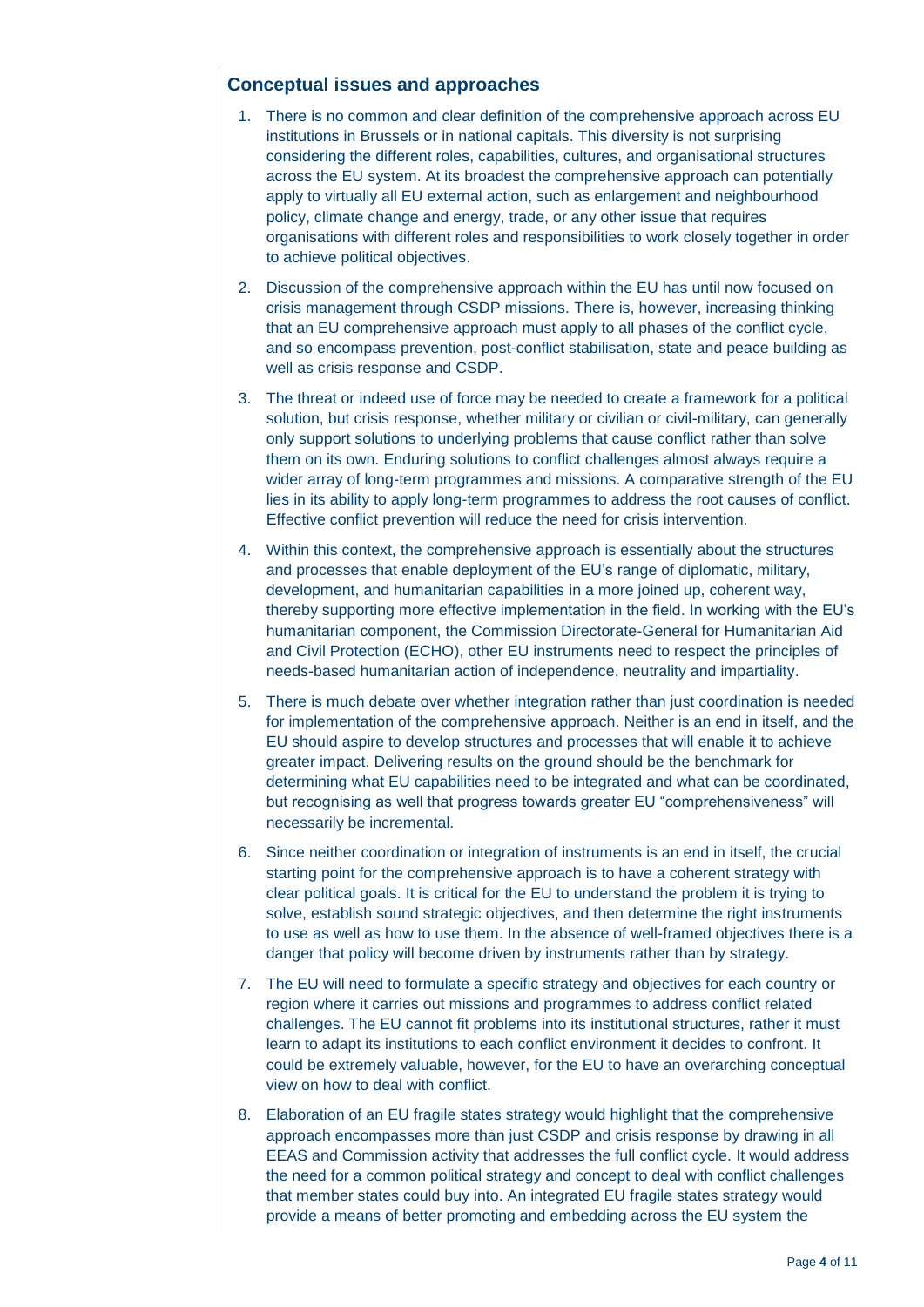OECD Development Assistance Committee (DAC) fragile state principles and the goals of the New Deal for engagement in fragile states, along with principles of humanitarian action. It could thus substantially help to break down barriers between EEAS, EUMS, and Commission Directorate-Generals, most importantly DEVCO and ECHO, and enable better definition of roles and relationships.

#### **Institutional roles and relationships**

- 9. Turf wars and diverse cultures constitute significant impediments everywhere to integrating the activities of different institutions. This problem is compounded within the EU by the historic legacy of the EU's division into different "pillars" prior to the Lisbon Treaty, and continuing legal issues over which EU component, whether EEAS, member states, or different Directorates in the European Commission, controls which competency, budget line, mission or project. Thus, despite the desire contained in the Lisbon Treaty to ensure unity, consistency and effectiveness in EU foreign policy through the creation of a single post of HR/VP, many of the relevant competencies for implementing a comprehensive approach are spread across the EU system.
- 10. DEVCO, ECHO and FPI constitute the most critical parts of the Commission for addressing conflict issues and coming together in the comprehensive approach. Other Directorate-Generals may also play important roles, such as DG Enlargement in the Western Balkans or DG Home Affairs, which helps non-EU countries to combat serious organised crime, an increasing problem in conflict environments. Within the EEAS, along with diplomatic and regional expertise there are a number of crisis management structures that also play an important role in the comprehensive approach, including the Crisis Management Planning Department (CMPD), the Civilian Planning and Conduct Capability (CPCC), and EUMS. In addition, EU member-states are represented on a number of inter-governmental committees, most notably the PSC and the EU Military Committee (EUMC). Both of these committees are chaired by representatives of the HR/VP.
- 11. The role of the EEAS in coordinating EU external activities is a key issue. The principle that the EEAS should serve as the "chairman" of the inter-institutional board has become largely accepted, and EEAS initiatives such as the crisis platform, which brings together a variety of EU institutional actors, are widely viewed as positive measures. There is more controversy, though, over whether the EEAS should go beyond development of joint strategies and coordinating collective EU efforts and attempt to involve itself in implementation of those efforts on the part of European Commission DGs over which it has no legal competence.
- 12. Support for this view is based on the argument that the EEAS should have the right to question implementation by other institutional partners if it runs counter to agreed strategies and political goals. A perception exists that not only is project implementation sometimes carried out in isolation from agreed strategies, but that Commission DGs at times may try to develop political strategies independently of the EEAS. On the other hand, there remains a strongly held position within the EU Commission that the comprehensive approach must maintain respect for Treaty roles and competencies as well as for the specificity of its different instruments.
- 13. The highest hurdle in the Brussels-centric inter-institutional debate is the question of political authority. It is not always clear where ultimate authority lies in the EU system. In that context, the role of the HR/VP, combining the positions of chair of the Foreign Affairs Council (which brings together national foreign ministers), Vice President of the European Commission and head of the EEAS, is both central and crucial. The EU could arguably better develop and exploit the dual position of the HR/VP in joining up EU capabilities, with greater emphasis placed than at present on the component of Vice President of the Commission. The coordinating role of the HR/VP should be further strengthened, for instance as chair of the external relations (RELEX) group of European Commissioners alongside the role of chairing the Foreign Affairs Council. The cabinet of the HR/VP should examine how it can work more closely with the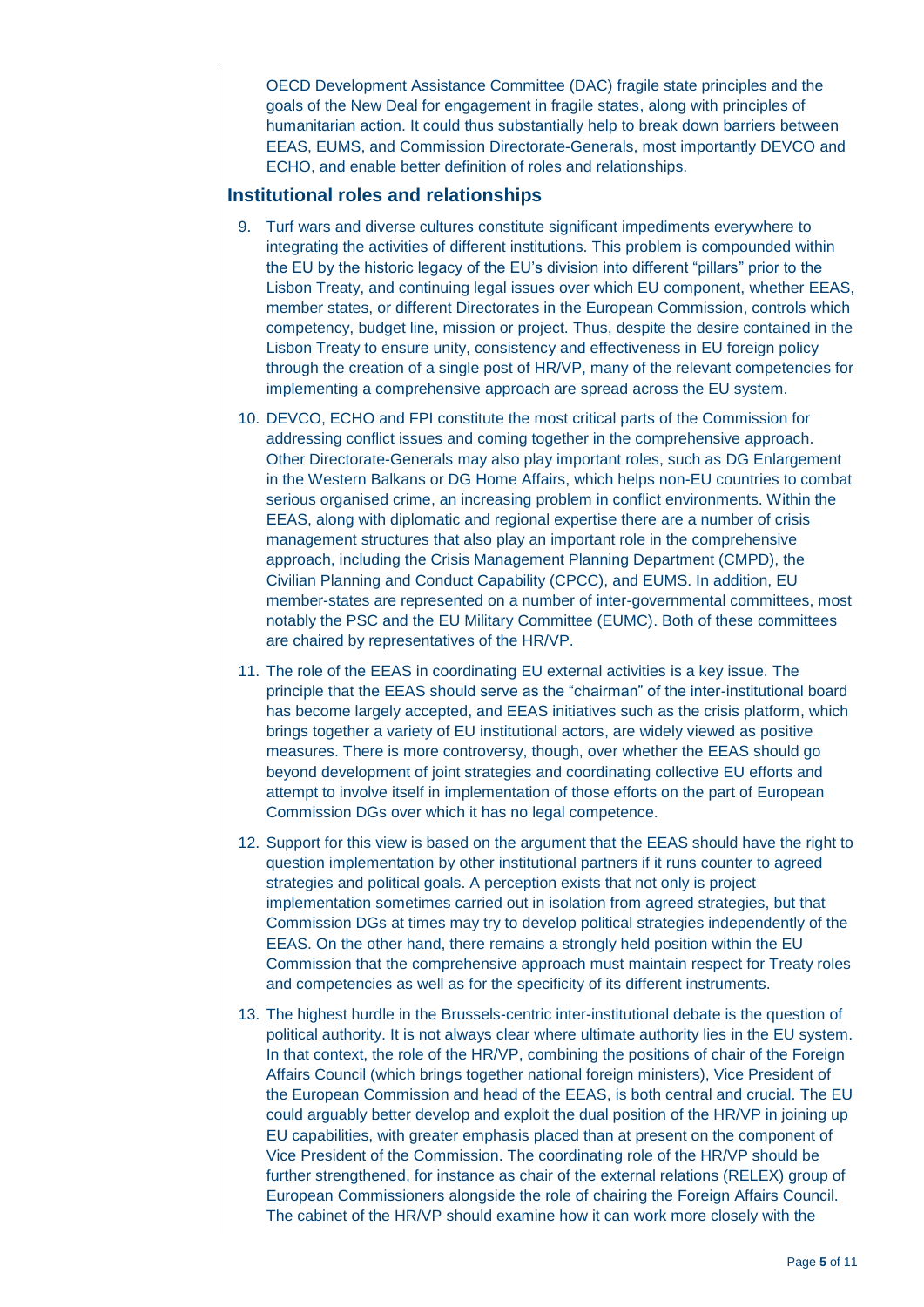Commission and share more information. Strengthening the role of the HR/VP would require the full backing of the President of the European Council and the President of the European Commission.

- 14. Apart from the EU, individual countries and other international organisations, notably NATO and the UN, have struggled with the definition and implementation of the comprehensive approach. The UN, which perhaps has the closest type of bureaucratic and political constraints to that of the EU, took well over a decade to improve its definition and implementation of its integrated mission process. The first steps in this process began in the early 1990s, when the changing nature and complexity of conflict led the UN to examine its structures and ways of working. Similarly, experiences in Afghanistan drove some member-states to develop more effective ideas and implementation for bringing together political, diplomatic, development and military capabilities. Other member-states have very underdeveloped ideas on the comprehensive approach, constituting an additional impediment to progress within the EU.
- 15. EU inter-institutional issues and continuing tensions, together with the history of developing the comprehensive approach in the UN as well as individual countries, all serve to reinforce the point that progress in achieving more comprehensiveness in how the EU addresses the conflict cycle is likely to be incremental in nature. As organisations develop habits of working more closely together, levels of trust can build up and lead to greater willingness to integrate activities.
- 16. In addition to EU institutional impediments to implementation of the comprehensive approach, there are policy and cultural issues that cause additional difficulties in joining up diplomatic, military, development and humanitarian actions. For example, some EU member states have expressed concern that the comprehensive approach may overly "civilianise" CSDP to the detriment of military capabilities and action. Yet, all CSDP military missions to date, as well as NATO operations, have taken place in response to conditions and conflict in fragile state environments. If military CSDP operations occur within the framework of a comprehensive EU strategy rather than as short-term "band-aid" type solutions, they are likely to be more effective and there will potentially be more support for them within the overall EU system.
- 17. ECHO and the humanitarian community fear politicisation of humanitarian aid delivery. The fundamental principle of humanitarian action is that it must be needs based rather than respond to political goals. Political neutrality is therefore critical in order to maintain access to all populations who need aid. This can inevitably create tensions with other EU actors who are focused on achieving political goals. There was apparently some confusion over the respective roles of the EEAS Crisis Response Department and DG ECHO during the Libyan crisis in 2011, for example.
- 18. However, there is broad support within the EU for the respect of humanitarian principles within the comprehensive approach. Ideas that have emerged for strengthening wider EU support for ECHO's humanitarian delivery include having EEAS explicitly state that it supports the principles of humanitarian action, making Heads of Delegation (HoD) responsible for advocating EU policies on humanitarian action with local authorities, and training EU field operators in humanitarian principles.
- 19. While humanitarian principles mean that the sector cannot have the same role within the comprehensive approach as other EU instruments, humanitarian emergencies need political solutions and so EU humanitarian actors want to engage with the wider comprehensive approach. But what part of the wider comprehensive approach are humanitarian actors willing to engage with? Humanitarian actors can offer a great deal of information about what is happening on the ground, and ECHO already shares information with other relevant EU stakeholders on a continuous basis. More discussion with humanitarians is needed to define better the parameters of their relationship with the comprehensive approach and where useful additional points of engagement may lie, such as on situational analysis, assessment and planning as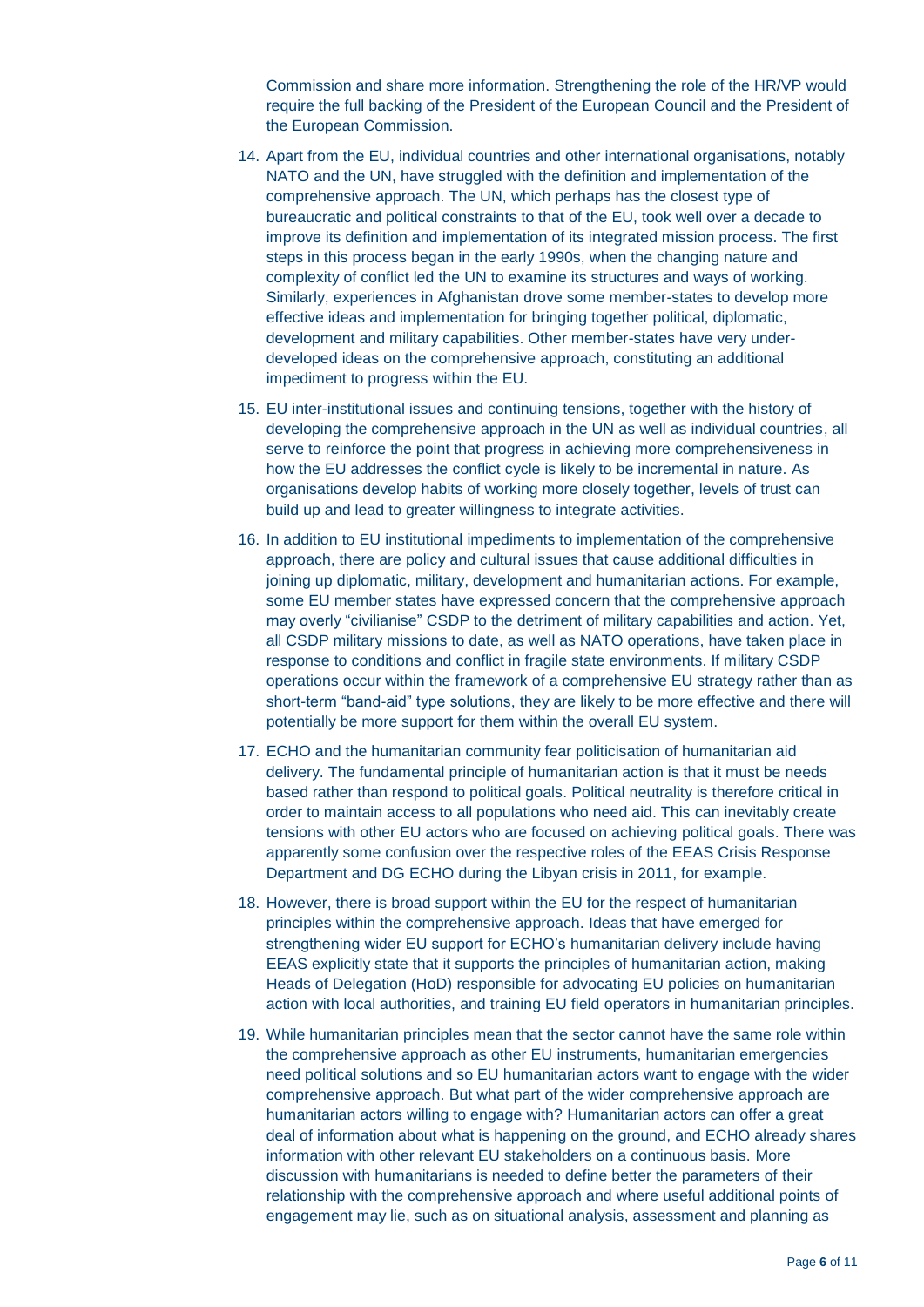long as needs based humanitarian delivery is kept separate. In the field, it can be a huge challenge to deliver humanitarian aid in conflict environments in a way that is politically neutral and seen to be as such. Here again, further discussions could be useful to explore the extent of potential engagement points with other EU actors and how best to exploit complementarities as well as how to de-conflict activities as needed, all while respecting each other's mandates.

- 20. Traditionally, development assistance aspired to be apolitical, focusing on poverty reduction and human development independently from the political environment in the recipient country. The Millennium Development Goals, for example, say nothing about good governance, security and conflict. Some of this older development culture may still be present in parts of DEVCO, but it has taken important steps in recent years to strengthen its efforts directed towards fragile states and the conflict cycle, in particular conflict prevention and state building. DEVCO has created a new fragility unit, along with a pool of deployable staff that can reinforce DEVCO mission personnel during a crisis.
- 21. OECD DAC guidelines on development are extremely important in DEVCO programming. Aid programmes that do not count as official development assistance under DAC rules ("DAC-able" in development jargon) make DEVCO, as well as any national development agency, look like they are doing less than they actually are. Not all elements of SSR, for instance, are DAC-able, and there has been interest in some parts of the EU and its member states in revising DAC rules to incorporate more development activity related to security sector assistance in the context of conflict prevention and state building.
- 22. DEVCO would in any case like to see much more dialogue between development related security programmes (i.e. SSR projects) and military activity. Formulation of an EU fragile states strategy would help to promote and make progress on such a dialogue. For instance, such a strategy might point towards the creation of a joint unit in charge of policy and operational support on SSR, drawn from EEAS, EUMS, and FPI, and DEVCO. In the UN, the Department for Peacekeeping Operations (UN DPKO and UN Development Programme (UNDP) have set up such a joint SSR unit.
- 23. Much more basic knowledge about existing EU resources and procedures could usefully be made available across the system. Not everyone working on the comprehensive approach is aware of what the EU can potentially do or provide. One idea to improve general knowledge is to have more joint education of Brussels-based officials on the comprehensive approach, perhaps modelled on the CSDP courses offered by the European Security and Defence College.

#### **The foundations for comprehensive action: joint early warning, assessment and planning**

- 24. The EU needs an early warning mechanism that leads to preventive action, and should develop the pilot project on the Sahel into a permanent system. This system should be forward looking and broad, encompassing the EUMS and EU civilian bodies as well as input from external sources.
- 25. There is generally a need for much better information sharing on a regular basis both in Brussels and in the field to help form joint analysis, and not only in response to crises. EU delegations in the field, member states, and outside actors, especially in the humanitarian community, can provide information to the Brussels-based institutions, and not just for early-warning but also for identifying lessons and helping the EU to adapt and develop more effective political strategies to address the conflict cycle. Within the EU, DEVCO and ECHO in particular have a well-established, longterm presence in many parts of the world, and are a valuable source of information for Brussels-based institutions. ECHO has been in Somalia since 1992, which can give it a deeper perspective on many elements of the instability challenges there.
- 26. Analysis, assessment, and planning should be as integrated as possible across the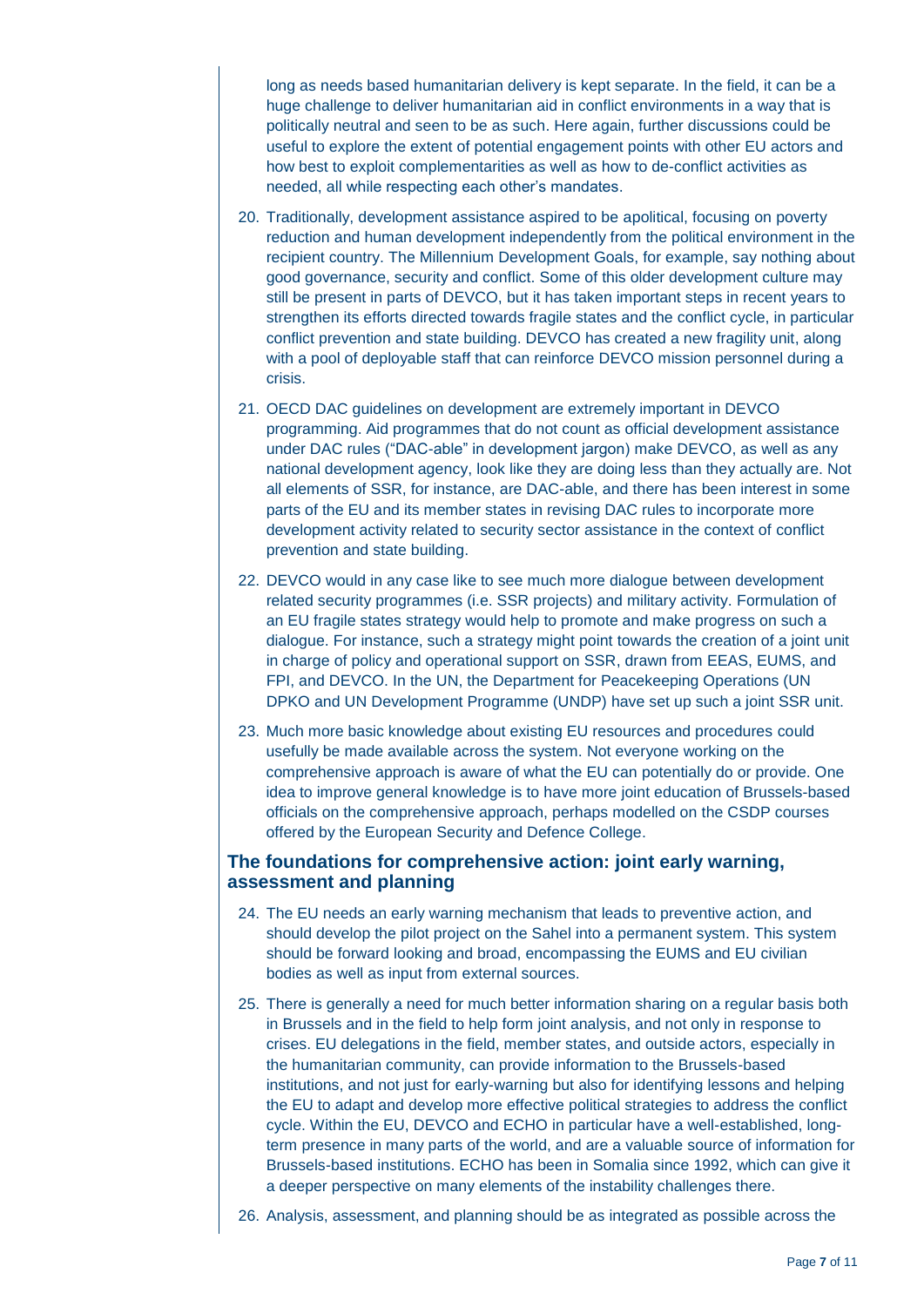EU system. Having joint or comprehensive analyses from across the EU system is a real potential advantage for developing stronger and more durable political solutions and mandates for EU missions. Analysis, however, is still largely contained within EU "silos". The EU's new crisis platform and crisis management board, which are convened by EEAS, are good steps forward. However, the crisis platform is mainly about information sharing and lacks a process for joint analysis and assessment, and it only covers crisis response rather than the entire conflict cycle. Consequently, the EU could usefully explore other formats for joint analysis across the institutional system.

27. Linked to this, the EU should have a single strategic framework document, shared and signed up to by all relevant EU actors, setting out interests, goals and actions in a country or region. To foster stronger joint ownership of analysis and planning, EEAS and the Commission could co-chair country-specific task forces. Another approach could be for EEAS geographic desks to play a lead role in coordinating analysis and planning.

#### **Achieving effective implementation in the field**

- 28. Various discussions within the EU about activities on the ground can serve to illustrate the importance of improved coherence and comprehensiveness. In relation to the conflict cycle, it is not always obvious that all EU actors understand the short and long-term impact of different instruments and activities. For example, a criticism levelled at DEVCO notes that it has spent around €120 million each year in Mali over the last decade, but that the growing instability there raises questions over the utility of some EU development projects. The rejoinder argues that this critique is unfair since most of these projects would not have had security objectives, and that CSDP operations deployed with little or no regard for long-term development (including state-building) goals in theatre can also be viewed in a critical light.
- 29. There are also inherent tensions between national capitals and field operations where the consequences of not making progress in tackling conflict related challenges are witnessed at first hand. For example, a common view from the field can get split up into departmental components in national capitals. Plus, so much effort goes into reaching decisions in Brussels that field missions are not always given the leeway they need.
- 30. In a similar vein, the inter-governmental CSDP committee system can be criticised for sometimes being too slow to act, and for too much micro-management by memberstates of CSDP operations. In order to improves the decision-making relationship between Brussels and field missions, the PSC, along with its subordinate bodies CIVCOM and PMG, needs to receive higher quality, more consolidated documentation in order to exercise strategic oversight. The committees should then limit when they exercise control over operations.
- 31. In addition, there are many calls to make some EU financial instruments more flexible, such as expanding the rapid reaction elements of the Instrument for Stability (IfS), along with more mission autonomy in managing funds. There has also been much general criticism of the inflexibility and cumbersome procedures of some EU funding mechanisms, most of which are managed by the European Commission, albeit many steps have been taken in recent years taken to improve the responsiveness of Commission instruments.
- 32. Sound preparation in Brussels is essential for effective implementation in the field. Civilian and military staff exchanges between EU institutions and member states as well as participation on an equal footing in joint training and exercises can help to overcome cultural differences, create a culture of teamwork, and enable people to work better together. Another important improvement that the EU needs to address to support implementation in the field are existing shortcomings in information and communications technology that prevent adequate information sharing between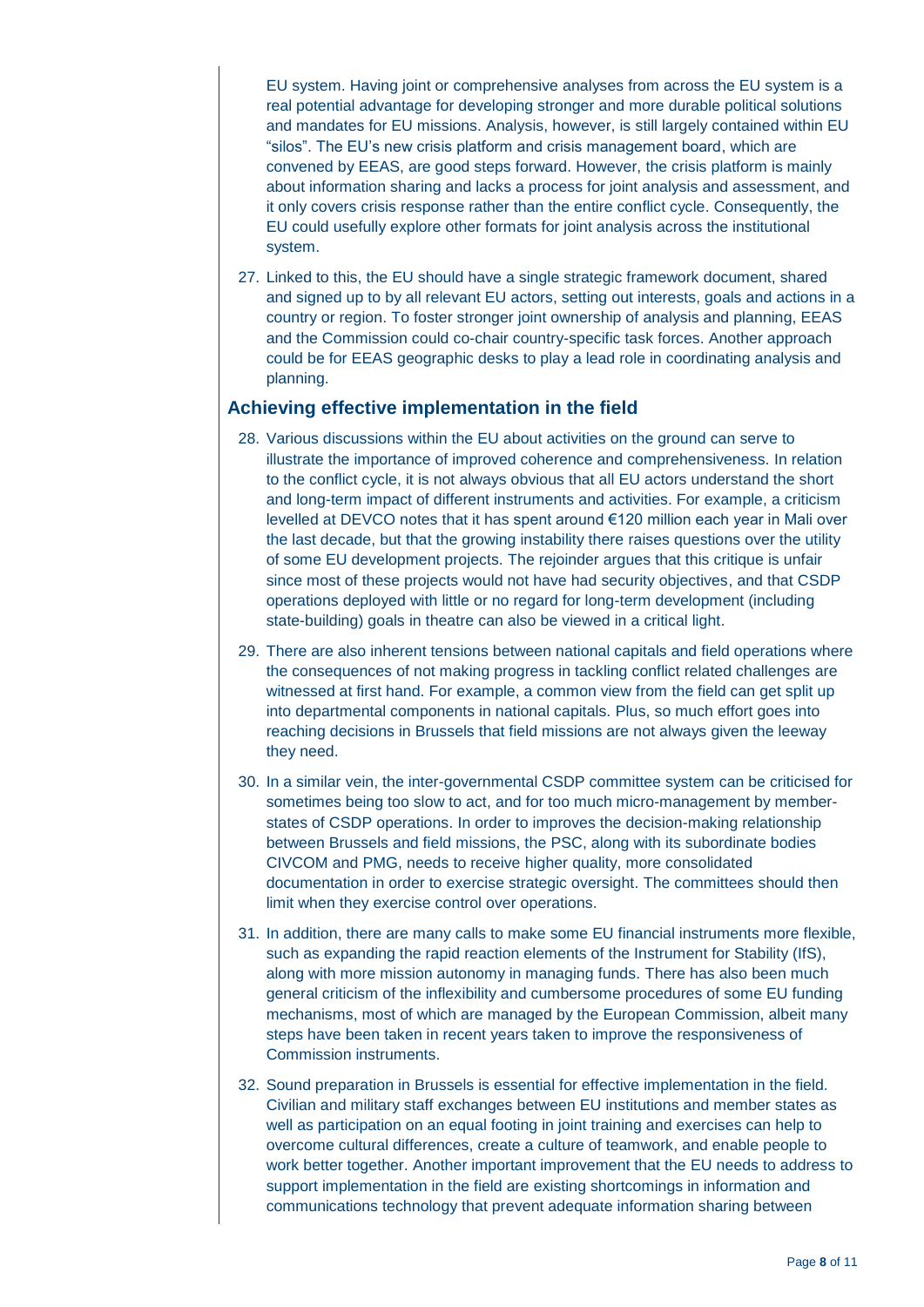#### different EU bodies.

- 33. The most difficult issue in any debate over implementation relates to chains of command. Currently, different EU activities on the ground report to different institutions in Brussels, such as the EEAS, committees of member-states or disparate Directorate-Generals in the European Commission. To ensure unity of action, ideally the EU would have a single chain-of-command from Brussels to the theatre of action, but this kind of structure does not appear realistic since the EU does not have a clear head-of-government like national systems.
- 34. Still, the UN model giving authority to its special representatives to direct different UN activities on the ground holds an appeal for elements of the EU system. The Union already has special representatives (EUSRs), for example in the Horn of Africa, and could consider granting some of them stronger political authority over EU activities, especially CSDP missions.
- 35. There appears to be much interest in giving EU Heads of Delegations a leading role in ensuring the comprehensiveness of EU action in the field in their respective countries, overseeing at least better internal coordination and coherence if not integration of these activities. This would help improve transitions between CSDP missions and Commission programmes. Given these coordinating roles and extensive local knowledge, EU delegations can constitute a particularly key source of information and assessment feeding into the Brussels system. Delegations would also have more involvement in developing common EU strategies, and consolidating the lessons identified from EU activities in the field.
- 36. To help further leverage the role of delegations in promoting a closer joining up of different EU activities, it was suggested that as a general rule (as much as practically possible), all EU actors, or at least Heads-of-Missions, should be co-located in EU delegations. This would not only save money, but also help ensure daily informationsharing by all EU actors. In addition, delegations can coordinate political strategies and EU activities with those of member-states, which often have separate national projects on the ground. Delegations can help as well to reach out to key external partners, whether local government and civil society, regional or international organisations such as UN, the African Union and NATO, or international NGOs.
- 37. Cooperation and coordination with these external partners is a critical component of the comprehensive approach. Many international NGOs have maintained a long presence in the field and also have extensive knowledge of the country in question. As stressed in fragile state principles, little if any sustainable progress can be achieved without the strong involvement and if possible leadership of local government and civil society organisations. Moreover, the EU almost always deploys alongside other regional or international organisations (i.e. ECOWAS, AU, UN, NATO, OSCE) which usually share the same basic political goals, and are often carrying out similar or complementary activities.
- 38. Learning and applying lessons from EU operations and activities in the field constitutes a final critical component of effective implementation. Few, if any lessons appear to be shared across the EU institutional system. Plus, some lessons sent to Brussels from the field, especially those related to CSDP operations, are closely vetted by member-states to avoid direct criticisms of their actions, with the result that the lessons identified are usually relatively weak in their prescription compared with actual experiences in theatre. The EU should try to develop not only a more joined up lessons process, but also a much more independent audit process of the lessons from EU actions. For example, the European Union Institute for Security Studies (EUISS), based in Paris, has organised very useful lessons seminars (and written lessons reports) for CSDP operations, and this independent lessons model could be extended more comprehensively to involve the full range of EU actors in theatre.
- 39. Consideration should be given to setting up an evaluation and lesson-learning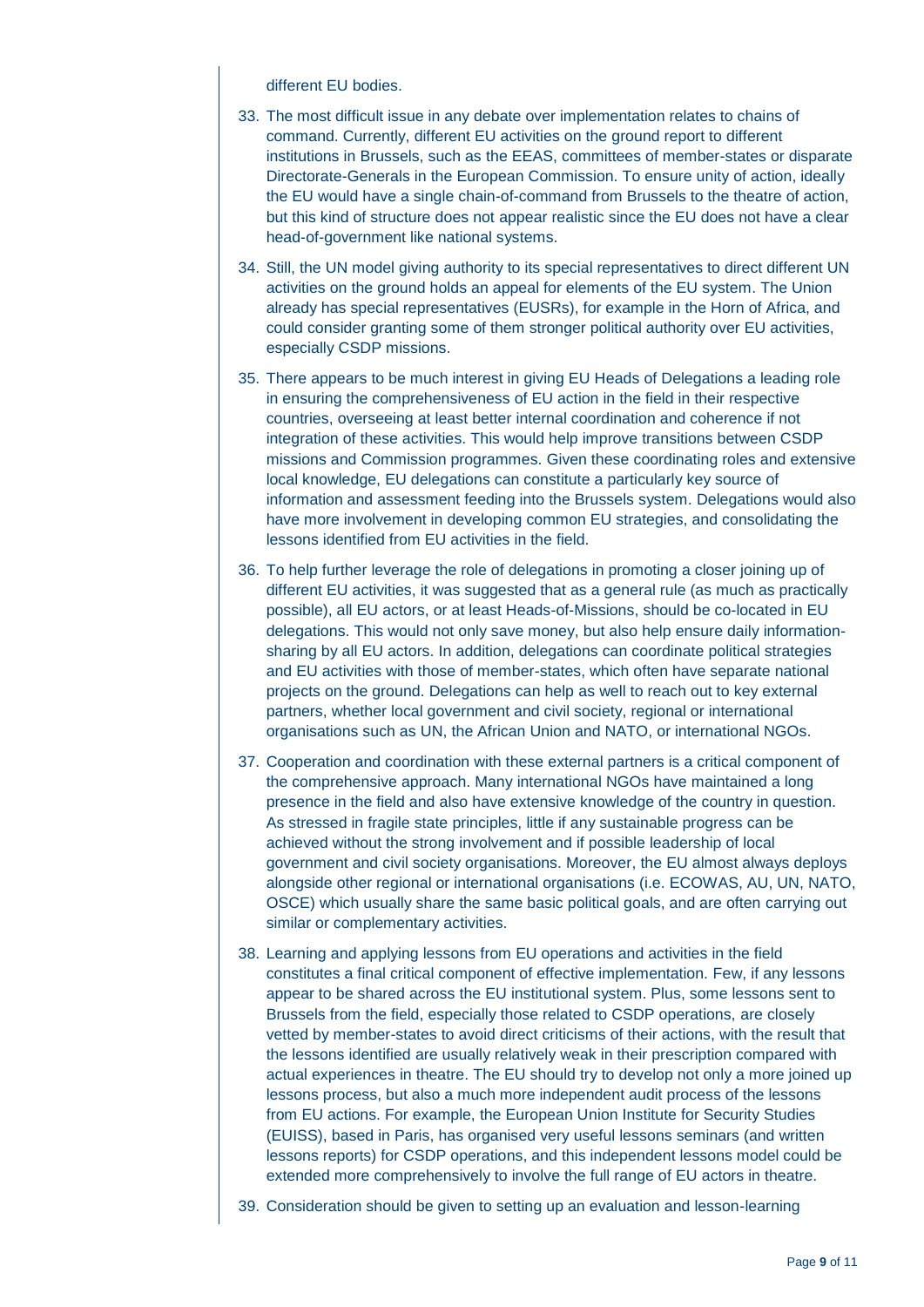division in the EEAS Crisis Management Structures (for example in CMPD), taking 1% of the CSDP budget for funding its work. This division should work with sister units in the Commission and member states to prepare and conduct joint evaluations and lesson-learning processes.

- 40. A peer review system could be set up between organisations particularly involved in implementing a comprehensive approach, for example the UN and EU. Countryfocussed peer reviews could be used to take stock of progress in implementing comprehensive approaches, identifying lessons and learning from each other how to overcome obstacles.
- 41. Another potential measure would have heads of delegations and heads of missions send in coordinated progress reports covering activities of CSDP missions and Commission programmes, for example on SSR. Commission and CSDP monitoring timetables would need to be aligned to enable the preparation of joint reports, which would then be discussed in joint sessions of geographical working groups and crisis management working groups.

#### **Conclusion**

- 42. There appears to be strong, broad support within the EU for the idea of the comprehensive approach in the sense of widespread recognition of a need for better working relationships across the EU's different components in order to have more impact in tackling the full conflict cycle. There also seems to be a stronger weight of views that initial progress towards more comprehensive EU action in addressing the conflict cycle may initially need to take the form of coordination in key areas rather than integration in order first to establish greater trust and habits of working more closely together. The integration of strategy through the formulation of single strategic framework documents is, however, a critical early step for the EU to examine. EEAS and Commission co-chairing of country-specific task forces could also lead to more integrated analysis and planning.
- 43. As noted earlier in this report, the huge challenges they were facing in the field led the UN and individual states to change their practices in order to work in a more comprehensive way. With many people's lives at considerable risk, it was seen as unacceptable to have different parts of the UN or the same government not working closely together. Progress was not easy and came only after many mistakes were made. People who have worked in the field in conflict environments are generally much more willing to take on board the measures needed for implementation of a comprehensive approach, as they have witnessed at first hand the cost of not acting together. Upstream prevention is a more difficult phase to try to coordinate or integrate because the huge driver of conflict pressures is absent, but the need to work more closely together on smaller scale missions focused on prevention is also critical.
- 44. Any organisation involved in implementing a comprehensive approach tends to prefer to be supported by others rather than supporting them. Ultimately, there needs to be an acceptance on the part of institutions that sometimes the key is to support another's actions rather than to prioritise their own in order to achieve wider, shared objectives.
- 45. There does not appear to be any shortage of crises related to state fragility and conflict, including in the Democratic Republic of Congo, Libya, and Syria. The EU already plays an important role in helping to address the difficult problems arising from fragile and conflict affected environments. It can do much more if it rises to the challenge of turning a comprehensive approach into comprehensive action.

## **Daniel Keohane and Robert Grant**

Wilton Park | March 2013

Wilton Park reports are brief summaries of the main points and conclusions of a